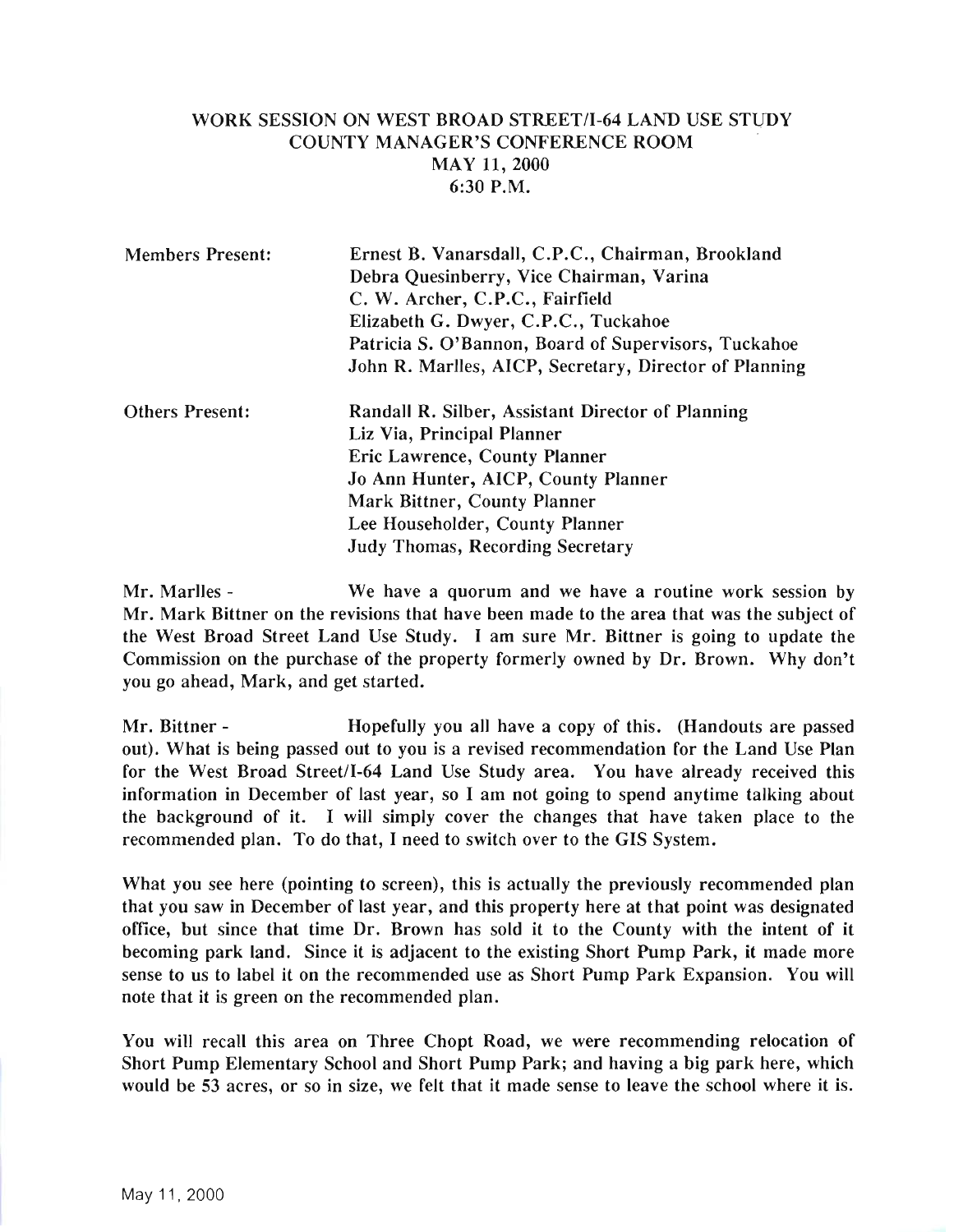So we had this property here on Three Chopt Road and we had to decide what we were going to do with it, and actually we already had a backup plan in place and we are recommending Retirement Residential for that property. The reason being is that we feel it is a good transitional use from the commercial and office to the north, heading down to the single family on the southern side of Three Chopt Road. One other change we made, this light green area here, we recommended athletic fields for the Pocahontas Middle School. We are not changing that recommendation in terms of use, but we have cleaned up the plan some to incorporate it all under the government (purple) for the land use designation for that area. Also, we have added the green strip here which shows the West Broad Street Overlay District which requires 3S foot streetscape buffers. The entire study area is within and subject to the West Broad Street Overlay District. That concludes my presentation on the new recommended land use plan. I'd like to point out that we have additional information here available if you want to ask questions or look closer.

We have the zoning for the property, zoning districts; we also have parcels and the various colors here represent the various owners of the property, which are also shown here. You can see what is owned by individuals, what is owned by the County, and so forth. Again, that concludes my presentation, and I'd like to open it up for any questions that you may have. I have the fancy new GIS here and hopefully that will answer some of your questions.

Mr. Marlles - Mark, just a quick question; going back to the original recommended Land Use Plan that shows the buffers. I know during the community meetings that there was a lot of interest in trails going through this property. We had talked at one point about running a little bit wider buffer along Three Chopt Road and possibly running a trail to provide more of a buffer between the neighborhood and the north side of Three Chopt, but also, possibly a trail could be located within there.

Mr. Bittner - A trail on the south side of Three Chopt Road?

Mr. Marlles - No, on the north side within that wider buffer than kind of ran along the northern side of Three Chopt.

Mr. Bittner - We haven't talked about that specifically. I think that would have been more feasible if I had had all County and school facilities along Three Chopt; however, with this plan you have Retirement Residential. There is nothing in the Plan that would preclude that.

Mr. Marlles - I think we could possibly have a sidewalk on the north side of Three Chopt, too, so new residents at the retirement facility could walk to the park, that is what I am getting to.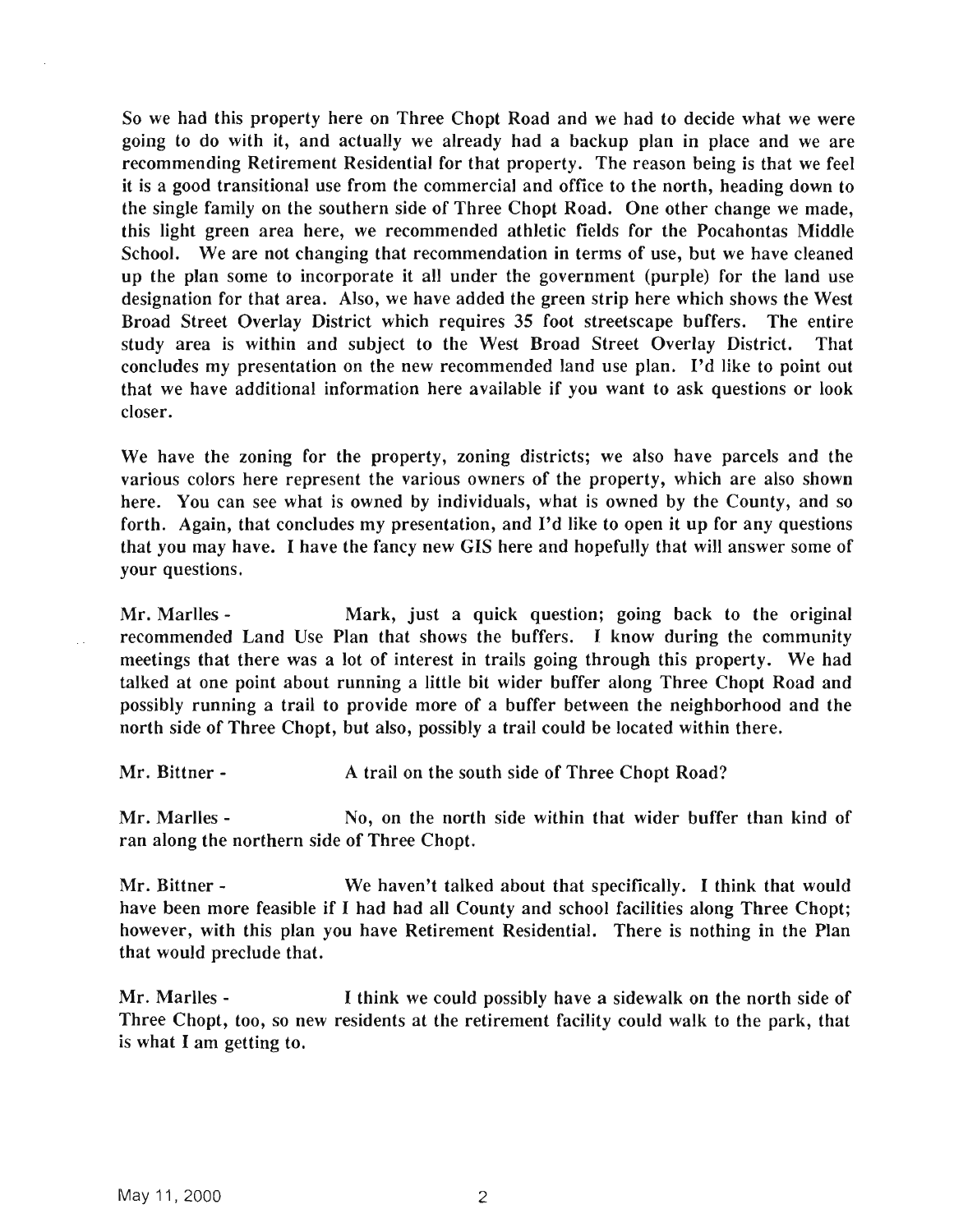Mr. Bittner - Yes. I think that would be a good idea especially with the park on the side with the school.

Ms. Dwyer - Can I ask a question that has come up in my mind? As I look at this, I guess we don't own all of the section in purple. We own the County school (unintelligible)...we own part of this...is there any reason why we would prefer to have the Pocahontas School occupy space along Three Chopt as opposed to occupying space along John Rolfe Parkway?

Mr. Bittner - **Right. There have been, I believe, preliminary discussions** with the Liesfelds who own the property that is here, we would have to swap (pointing to map) these properties. The reason is we wanted to be able to square off both sites to create more flexibility in design and site layout. And the thing about this, this is the property the County now owns. We would be talking about swapping this land area here and here for property over here. It would create more rectangular right angle type parcels.

Mr. Silber - I think one of the other considerations is this design shows a fairly significant roadway that goes into the project that parallels Three Chopt and Broad Street to get traffic out to John Rolfe Parkway and distribute it better. That would not be feasible with Pocahontas Middle School existing there or being in that triangular area. It would allow for better design and that major roadway.

Ms. Dwyer - . (Unintelligible)

Mr. Silber - That is a good question. The concept is that we tried not to have any access from the commercial property on to Three Chopt. You don't have that edge. There is only one crossover on John Rolfe Parkway and that road winds up at that crossover, so if you don't get it at that point, you'd have to take everything out....which is not the best way to do it, so we are trying to distribute the two major roads, but it does bring about a conflict in land uses whereby you are carrying some commercial uses past the school and also having the relationship between the hotel conference center and the residential - retirement site.

| Ms. Dwyer -                             | (Unintelligible)                                            |
|-----------------------------------------|-------------------------------------------------------------|
| Mr. Silber -                            | You would be connected to Broad Street with private drives. |
| Mr. Bittner –<br>complex it may become. | Yes, in terms of a driveway entrance into whatever office   |

Ms. Dwyer - A public road would not connect with John Rolfe? What are the pros and cons of that?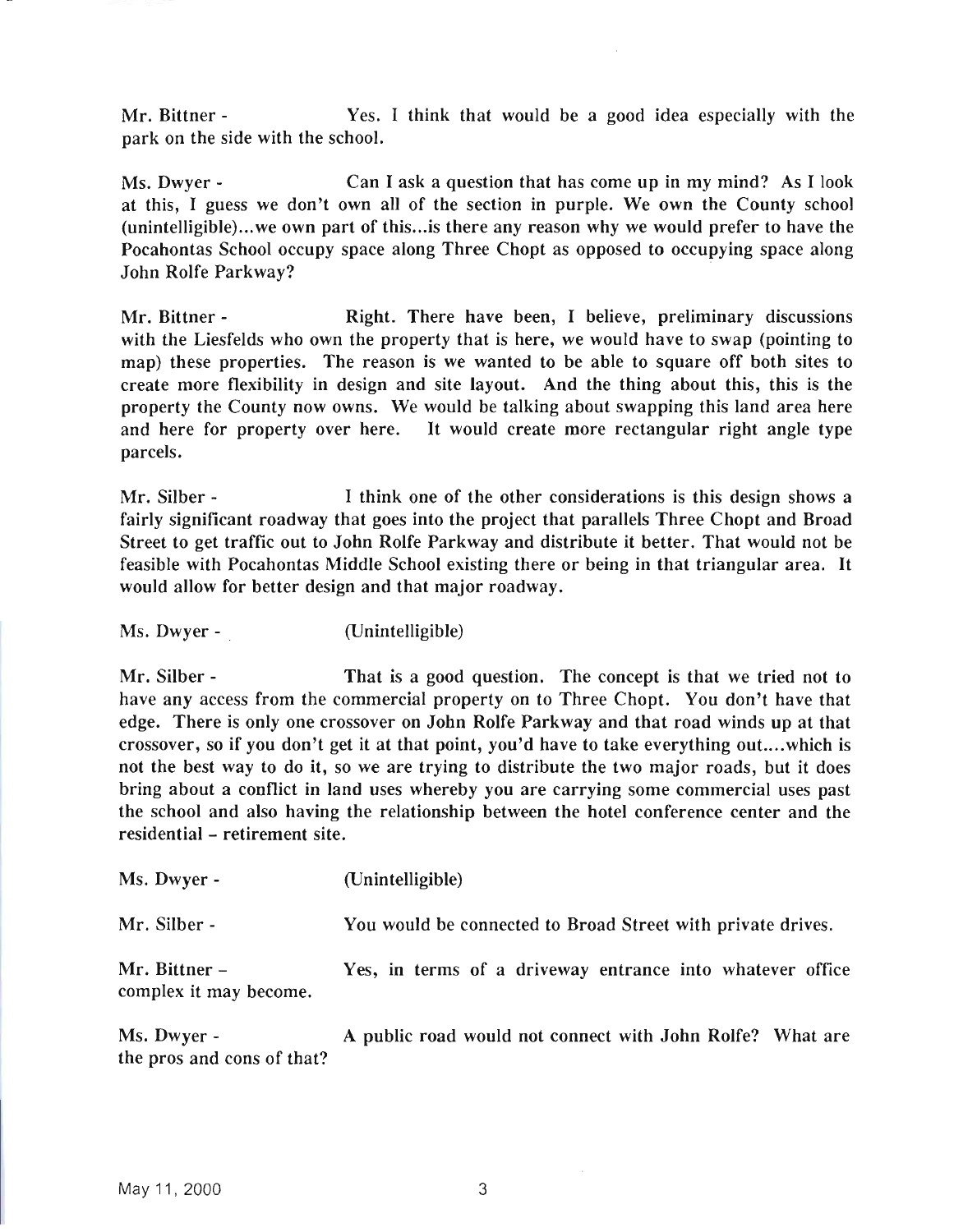Mr. Bittner - It could. The pros would be the commercial traffic, perhaps, especially someone going on the interstate from John Rolfe. He could bypass the intersection there at Wal-Mart and Target.

Ms. Dwyer- ...a major roadway.

Mr. Bittner - I don't know. If it is private you could still possibly have a median cut-through. If it is determined, if and when an office building comes onto that property, that our traffic people say you are going to have cars coming through there, we may make it a public road.

| Ms. O'Bannon -          | (Unintelligible)                                      |  |
|-------------------------|-------------------------------------------------------|--|
| Mr. Bittner -<br>Drive. | You mean the north side of Broad? That is Brook River |  |

Ms. O'Bannon - (Unintelligible)

Mr. Silber - That would be the first place you'd really have any access; there is a light there now, so it could be accessed at Brook Hollow Drive. There could not be any access, certainly no crossover.

Mr. Taylor - There are actually two lights there now, one at McDonalds and one further down. I would assume that that traffic light would replace it, it would just handle the north/south traffic coming out ...

Mr. Bittner - **Right in front of the Brookhollow Shopping Center, located** right here (pointing to screen).

Mr. Taylor - There are two of them, I believe. Isn't there one across from Sand K? Then over here...

Mr. Bittner - There is one here (pointing), then one here (pointing) and...one right there (pointing to screen).

Mr. Silber - One right there (pointing).

Mr. Taylor - So that property could access John Rolfe directly and unload at that light, then he's got a middle light with that little red area, and then he's got another light further down, so there are three major opportunities to unload traffic onto West Broad Street, and that, I guess, would be adequate, but that the access road for people who would want to go south and over to Three Chopt...the traffic that would be going further down Pump Road over to...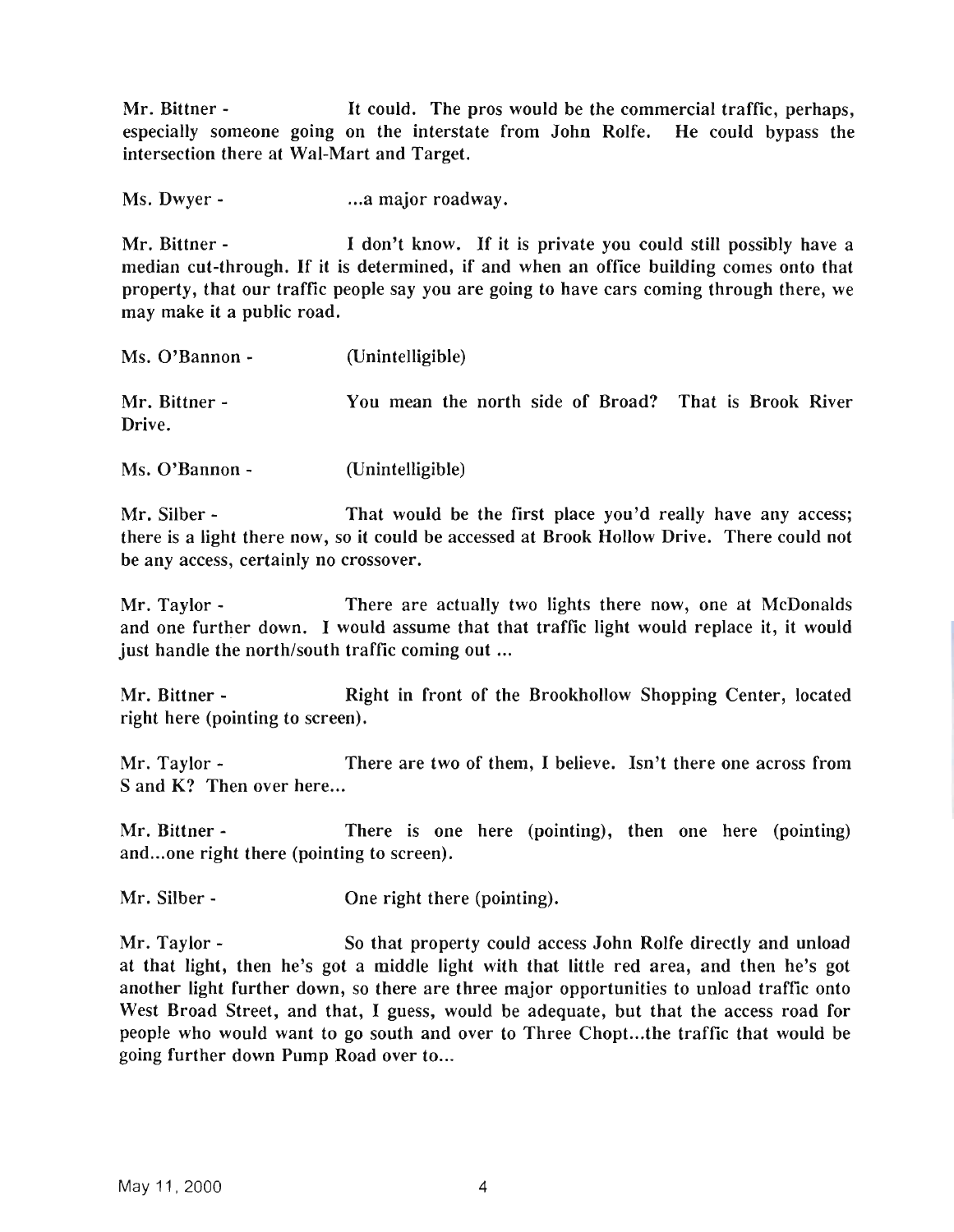Mr. Silber - Think there are plenty opportunities to access Broad Street and as it has been pointed out, if there is some type of traffic volume that wants to go down John Rolfe, coming out of the site, they'd have to get on at Broad Street...we have an access road (unintelligible) and at a crossover you'd make a left, and...

Ms. O'Bannon - So, what you are saying is there would be some type of entrance to the hotel and conference center onto Broad Street. It would be like a private entrance. The access road could only then be used for trucks or something...(unintelligible).

Mr. Silber - I think one thing we have to keep in mind is that the road is really conceptual here. What we are trying to say is that we believe there could be an access and crossover to John Rolfe, a mixture of land use here, primarily office, that would have frontage and create that image on Broad Street that we are looking for. I think we don't want this to be so specific that we are trying to dictate where that point would be or what this actual road is going to look like. The consultants who designed this thought there should be some type of parallel system to Broad Street to carry traffic to John Rolfe Parkway. How that is all designed will be worked out later, but it is going to involve several property owners and it is going to involve the vacation of Three Chopt Lane, the Old Three Chopt Road alignment. There is a lot to be put together, and some developer would have to put all of this together in a logical design. I think this is representative of a land use pattern to create a separation of frontage on Broad Street for commercial offices and to the south for residential uses, and some type of provision for an access road.

Ms. O'Bannon - What about having multi-family residential on the north side of. ..well, not have it all office, part of it being mixed use?

Mr. Taylor - That just came up for zoning in this area and the people, the residents, are quite specific on that to what they want with that school. The last time Dr. Brown tried to put in a commercial segment, they were adamant on certain types of land use that they really were very opposed. And that would be...

Ms. O'Bannon - ...apartment complex.

Mr. Taylor - If you had an apartment complex, I would say that would be OK, but if it were a nice campus business commercial area, I think that would be fine, too. Like something along...(unintelligible) A track that follows an office park would be a higher and larger chunk of land. Well, one of the conversations we had with the developers, the problem is even a larger chunk of land as opposed to breaking it up into smaller pieces...a large tract of land for an office...higher quality office developer.

Ms. O'Bannon - (Unintelligible)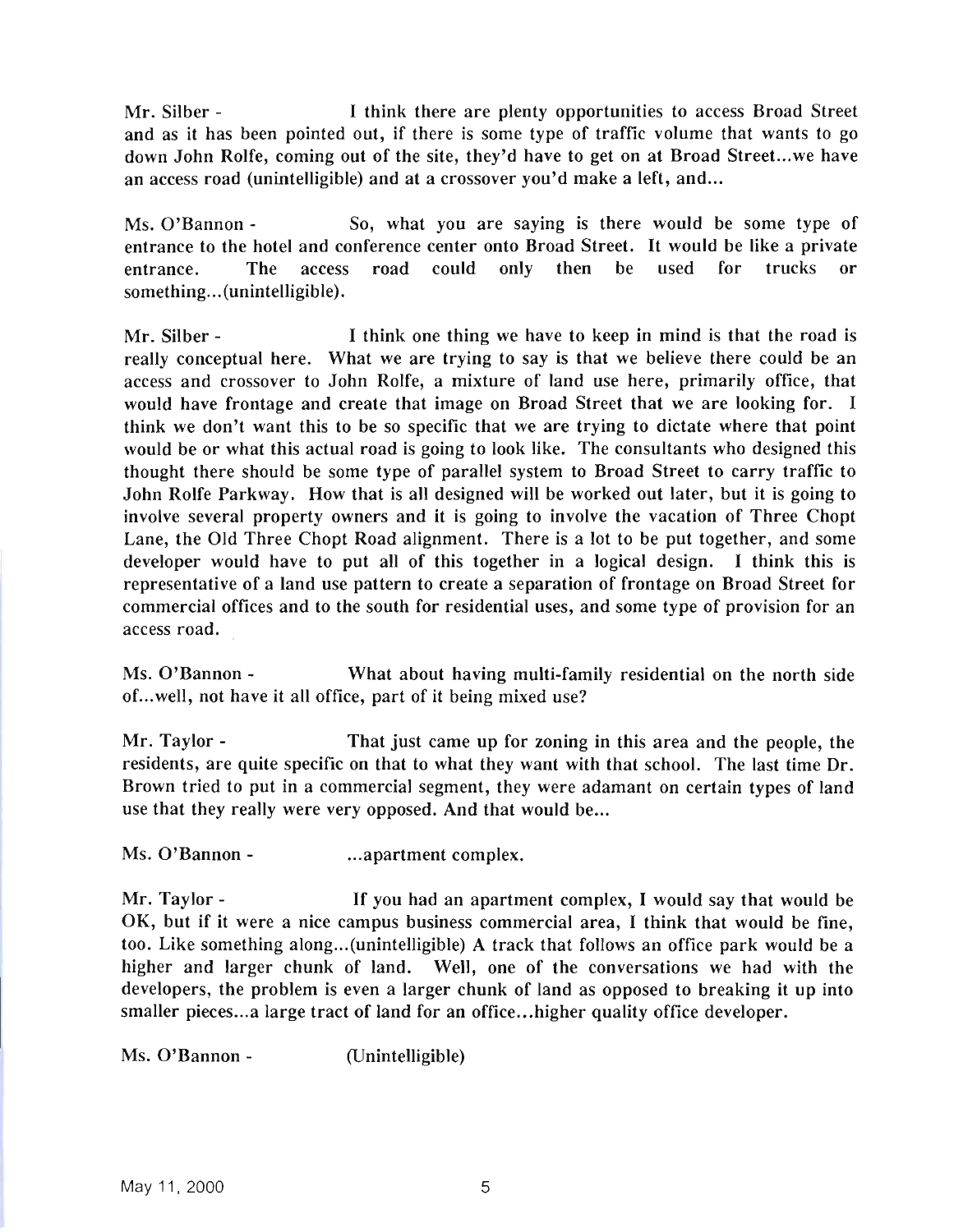Mr. Taylor - I had another question. Each side of this green area is environmental protection area, that is wetlands, as I think we discussed previously. There are some ponds in there, and looking at the shape of this here, it goes into a ... along Three Chopt Road. That area would be a wonderful, wonderful recreational area for a park as well as an environmental protection area. I think when we studied this at the school, at Short Pump Elementary, I mentioned that. Is there any possibility whatsoever of picking up that parcel that would be on the south side between multi-family residential and the green area, and designating that entire area for Henrico parks? That little parcel there, the green parcel, and make it some kind of...

Mr. Bittner - The Actually right now that is a paper subdivision. It was subdivided in the 60s, I believe.

Mr. Taylor - If you put development in there I think it might be difficult, but it might be a property to trade off somewhere in there with County property to make that into a park, but that particular area there would be used by the apartments that are by Barrington, by Winthrop Place, and by Church Run.

Ms. O'Bannon - (Unintelligible) You have it all in one piece...but it seems to me that you might attach that to the hotel conference center and they would maintain it and/or the residential (unintelligible).

Mr. Taylor - Right. It could a nice sort of trail area.

Ms. O'Bannon - You mean retirement residential? They want to use that. You might want to increase the density and the amenities.

Mr. Taylor - That's right, because all of that area is down in the developed area, the residential developed area, and if we could do that, it would be of use to all of the people that are there now, as well as the people that are in the retirement.

Ms. O'Bannon - (Unintelligible)

Mr. Bittner - You have. We are going to have a brand new park here of about 53 acres in size and Parks and Recreation realizes that when that was done they are going to make it a part of the process, to determine what facilities that we want in this area.

| Ms. O'Bannon -       | With a girls softball field, I want to point that out.        |  |
|----------------------|---------------------------------------------------------------|--|
| Mr. Marlles -<br>it. | Ms. O'Bannon, if those field are relocated, we have a shot at |  |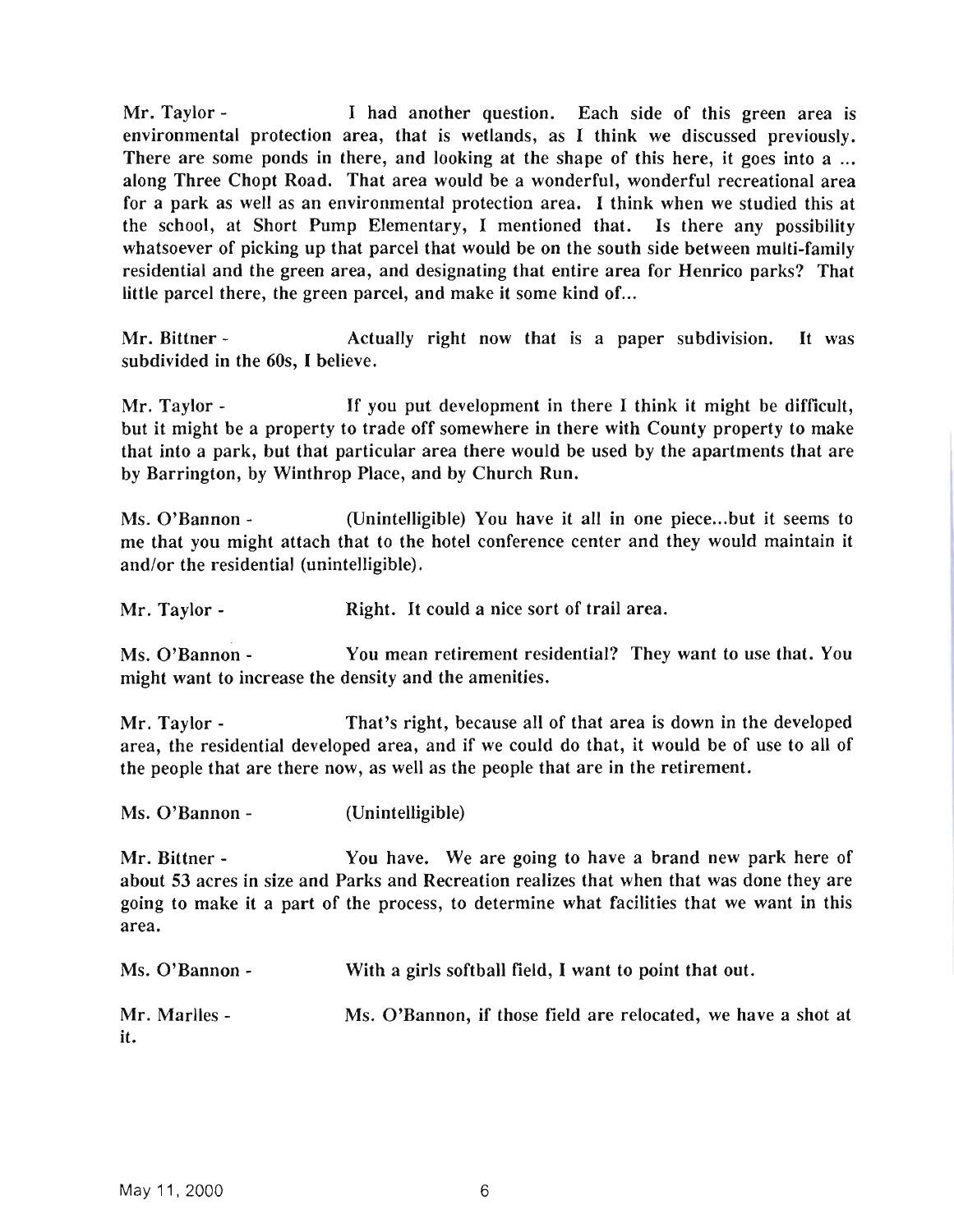Mr. Taylor - But, back to my point, as I look at that site, and the Liesfeld people own that, is it reasonable to.....and maybe approach him and say, "Would you be able to swap that for some other land?"

| Mr. Bittner - | Which parcel?                                     |
|---------------|---------------------------------------------------|
| Mr. Taylor -  | That corner there.                                |
| Mr. Bittner - | I don't think Liesfeld owns this part right here. |
| Mr. Taylor -  | (Unintelligible)                                  |

Mr. Marlles - Maybe what we can do, since you brought up the idea of a park, we certainly could check with Parks and Recreation to see if they have an interest...certainly it is a part of the negotiation that goes on either with the hotel and conference center that is proposed (unintelligible). There is an opportune time to negotiate and to look at the resources, trails or whatever for recreational use. We can certainly investigate it with Parks and Recreation to see if they have an interest. They did say that (unintelligible) and I'm not certain how much money is left in that pot.

Mr. Silber - I think if we do show it as a park most of that green in the floodplain, we may be predetermining the destiny of that, and they can come back and say, "We want you to pay us for the floodplain."

Mr. Taylor - That is kind of what I am saying. It kind of is there in the RPA and there is not much we can do with it. It would be (unintelligible) residential area in a retirement community tucked in that corner (unintelligible).

Mr. Silber - I think John has a good point and we can touch base with Recreation and Parks. I'd like to find out about the ability of that space to support some recreational aspects. They might just be passive trails and open space.

Mr. Vanarsdall - They have already looked into it, most likely?

Mr. Silber - They may have looked into it.

Mr. Bittner - The next step would be to schedule a public hearing for the Planning Commission. The staff is prepared to go forward with that next month if the Commission is prepared. Then, of course, we would do the same Work Session and public hearing for the Board.

Mr. Vanarsdall - Do you want to set that tonight? (Unintelligible).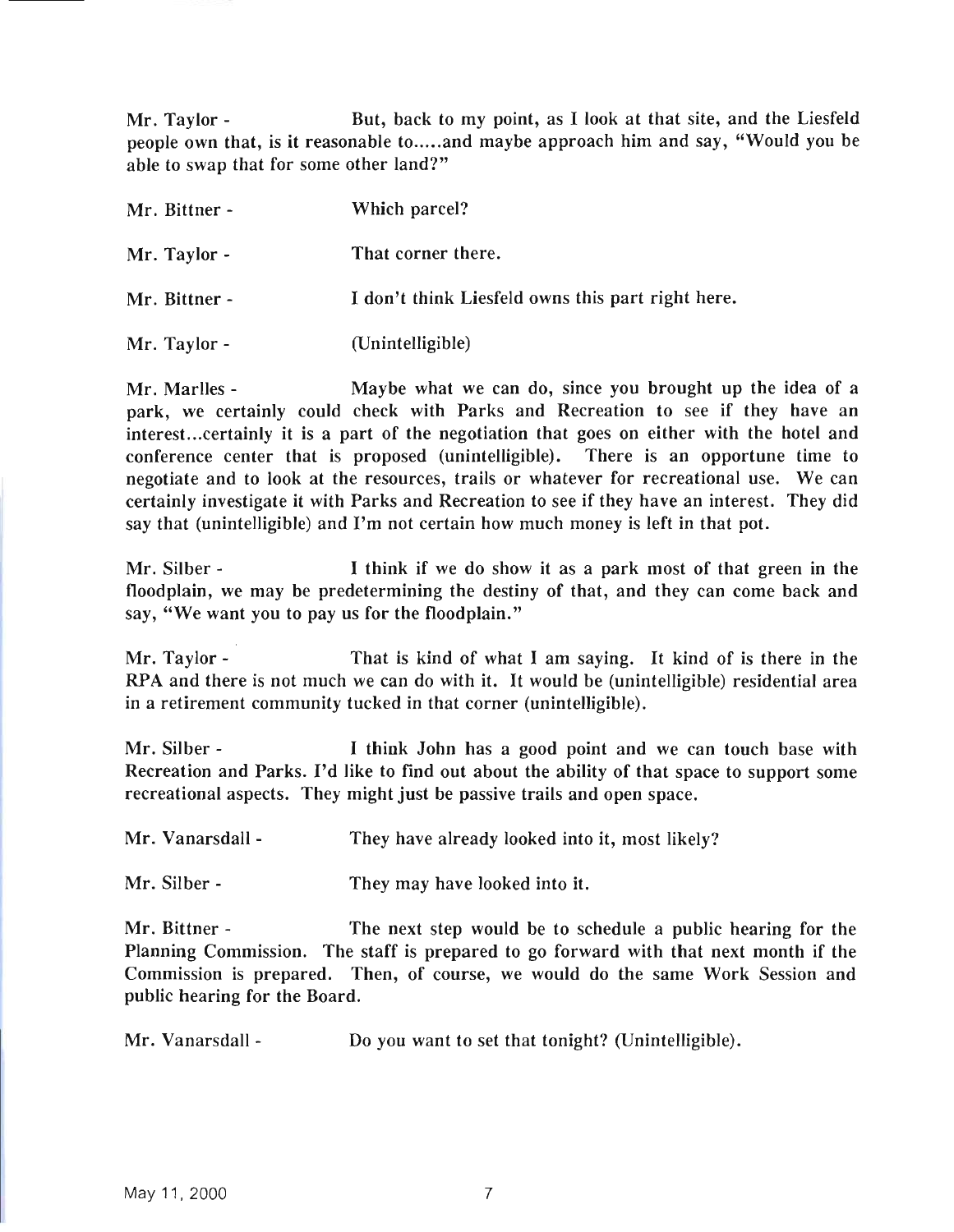Mr. Silber - You might want to set it for the  $15<sup>th</sup>$  of June and start the hearing at 7:00 and the zoning cases could be at 7:30 p.m. or however you want to do it.

| Mr. Archer -                                        | That is the zoning meeting, isn't it?                                                                                                            |
|-----------------------------------------------------|--------------------------------------------------------------------------------------------------------------------------------------------------|
| Mr. Silber -                                        | How many cases do we have then?                                                                                                                  |
| Mr. Bittner -<br>home and                           | Six o'clock would make it a little bit tough for people to get                                                                                   |
| Mr. Taylor -                                        | Could we maybe have one session on the evening agenda?                                                                                           |
| Mr. Marlles -<br>hearing and start around 7:00 p.m. | We could start the meeting at 6:30 p.m. and have a public                                                                                        |
| Ms. Via -                                           | You do have a small case load.                                                                                                                   |
| Mr. Bittner -<br>for this at $7:00$ p.m.?           | Do you want to start at 6:30 p.m. and have a public hearing                                                                                      |
| Mr. Vanarsdall -                                    | We need a motion to set the meeting for the 15 <sup>th</sup> .                                                                                   |
| Mr. Taylor -<br>6:30 p.m. for the Land Use.         | I move we start the meeting at 6:30 p.m. on June 15, 2000, at                                                                                    |
| Mr. Marlles -<br>understood?                        | The meeting will start at 6:30 p.m. and the public hearing on<br>the West Broad Street Land Use Study will start around 7:00 p.m. Is that what I |
| Ms. Via -                                           | Why can't we do the Land Use at 6:30 p.m.?                                                                                                       |
| Mr. Marlles -<br>p.m. (Unintelligible).             | I think his intent was in trying to get the citizens out,  6:30                                                                                  |
| Ms. Dwyer -                                         | I move we put this on the agenda for June 15.                                                                                                    |
| Mr. Taylor -                                        | Second.                                                                                                                                          |
| Mr. Vanarsdall -<br>All opposed say no.             | We have a motion made and seconded. All in favor say aye.                                                                                        |
| TL <sub>2</sub>                                     |                                                                                                                                                  |

The motion passes.